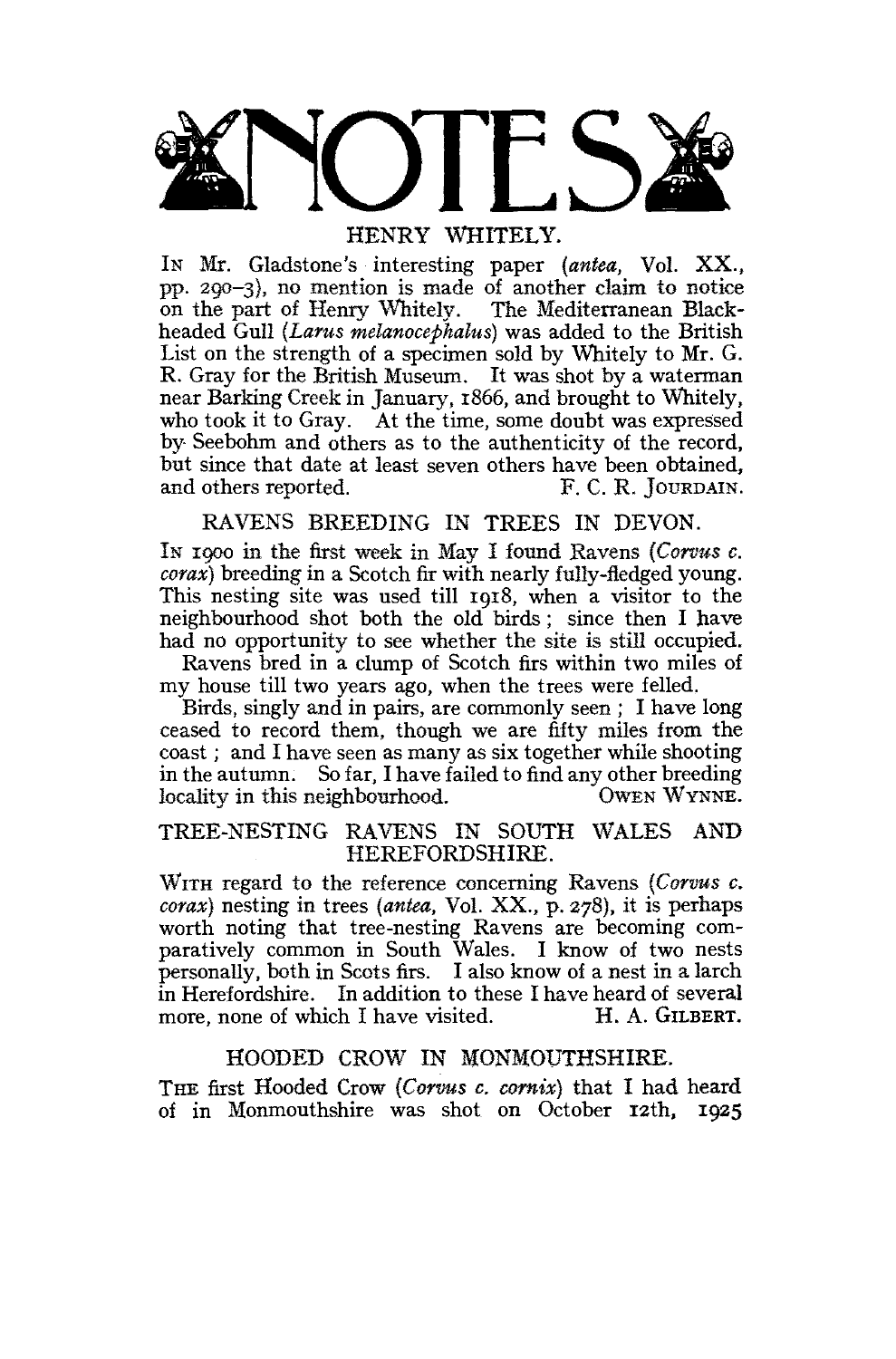*(vide antea,* Vol. XIX., page 150), and I now have to record a second bird seen by Mr. A. W. Ecutt on February 6th, 1927.

The bird was flying up the River Usk, near the town of Newport, mobbed by three or four Rooks. Ecutt is a taxidermist in the town, and mounted the first specimen of the bird for the museum.

He tells me he was only about fifty yards from the bird, and that there can be no mistake in the identification.

R. C. BANKS.

# RESTRICTED INTERVAL BETWEEN FIRST BROOD AND SECOND NESTING OF MISTLE-THRUSH.

DURING a short stay at my son's house in the Ratlinghope valley, Shropshire, I found a pair of Mistle-Thrushes *(Turdus viscivorus)* with young in a spruce-fir in the garden. In the early morning of April 18th I noticed one of the young had left the nest (an early date I considered for that altitude), but not strong enough on the wing to escape my temporary capture. By breakfast time on the morrow I was surprised to see that the hen bird had the greater part of the outer structure of a new nest built upon the overhanging branch of a poplar tree, close to the house, and it was busily shaping and adding to it at frequent intervals during the day. I could not quite satisfy myself that both the parent birds were feeding the young or if there was more than one young one in evidence. Frequent coition took place in the late afternoon of the same day. J. S. ELLIOTT.

[This is an interesting case, but individual birds vary considerably in this respect. A nest under observation in S. Derbyshire contained five eggs on April 29th. These were safely hatched off and the young left the nest about the end of May, but the nest did not contain eggs again until June 24th. —F. C. R. JOUEDAIN.]

## PEREGRINE FALCONS IN BEDFORDSHIRE.

ON February 21st, 1926, a Peregrine Falcon *(Falco peregrinus),*  which from its size was evidently a female, was observed by my wife and me as it was passing in rapid flight down the Ouse Valley, at Tempsford. It was flying quite low and seemed to be but a passage bird.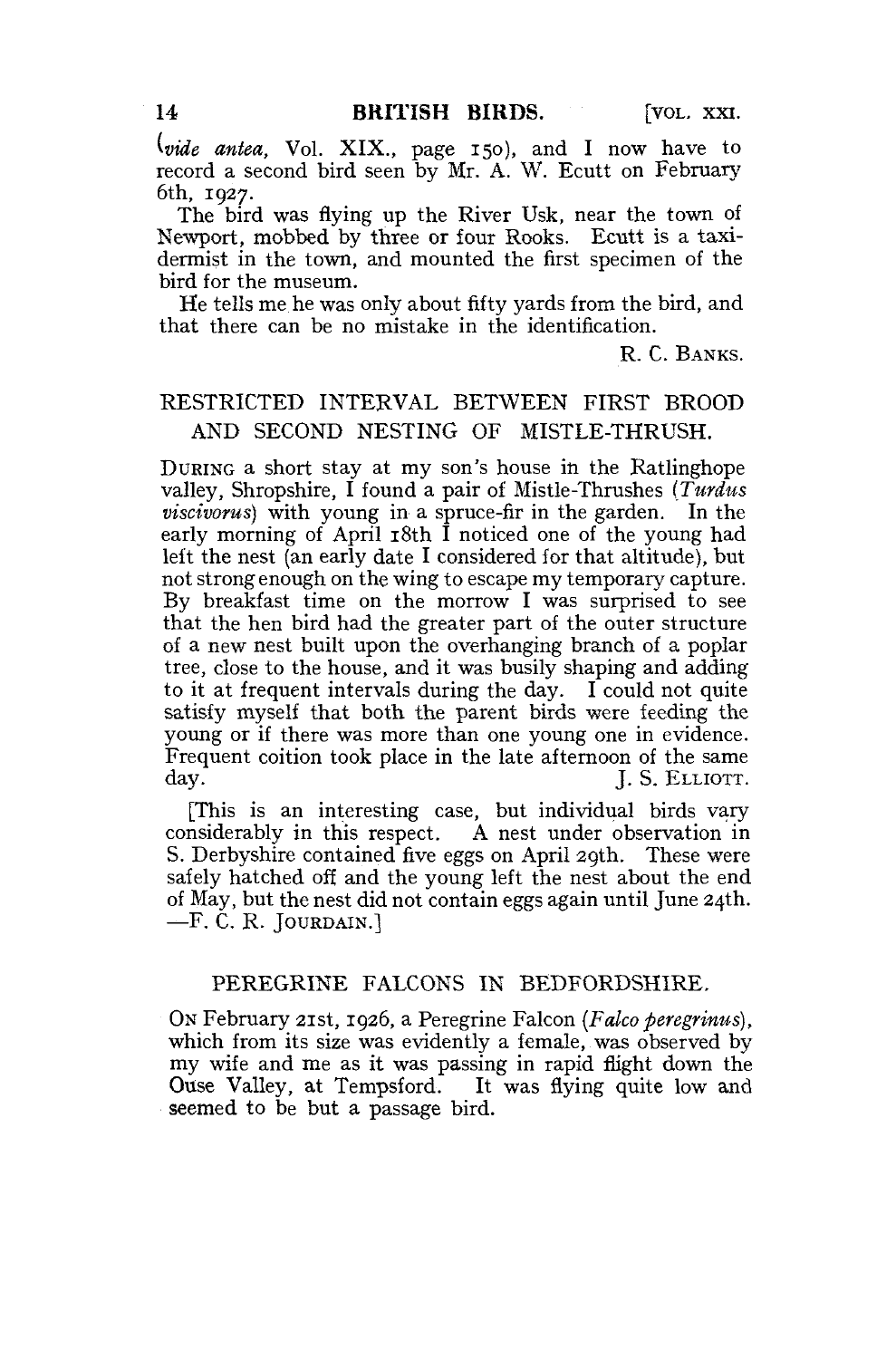VOL. XXI.] **NOTES. 15** 

On March 19th, 1927, an immature male in its first moult was killed at Shefford Hardwick. It was not preserved but its remains were sent to me for identification.

Although possibly never a year passes but that this Falcon visits Bedfordshire, its recorded occurrences are comparatively few in number and it is now-a-days apparently less frequent than in years past, though this is not to say that it was ever common. It has occurred from August to April, but more frequently from November to February.

The late Mr. A. S. Covington, whose experience as the best known of local taxidermists covered considerably upwards of half a century, told me that twenty-five county-killed specimens had been entrusted to him, three only of which were in the fully adult plumage. Mr. T. Cane, a noted bird-stuffer of Luton, had three in his collection which was dispersed at his death, and these he informed me were all locally-killed birds.

Mr. H. Pestell of Elstow, which is a locality evidently favoured by this Falcon, tells me that in the past thirty-five years he has personally seen six in all in that parish, and two in addition at Bromham and Ampthill.

Of the following, some of which are included amongst the above, I have details :—

| Biddenham                 |                         |                          | – Nov. 1851   |           | Stevington     |                          |                          | $-$ Nov. $1899$ |      |
|---------------------------|-------------------------|--------------------------|---------------|-----------|----------------|--------------------------|--------------------------|-----------------|------|
| Ickwell Bury              |                         | $\overline{\phantom{0}}$ | Feb. 1879     |           | Southill       |                          |                          | Jan. 1900       |      |
| Great Barford             |                         | $\overline{\phantom{0}}$ | Nov. 1879     |           | Wilshamstead   |                          | $\overline{\phantom{0}}$ | Feb. 1887       |      |
| $\cdot$                   | $\overline{\mathbf{z}}$ |                          | $-$ Nov. 1885 |           | Holme          | $\overline{\phantom{a}}$ |                          | Jan. 1892       |      |
| Colmworth                 |                         | $\frac{1}{2}$            | Apr. 1880     |           | Colesden –     |                          |                          |                 | 1892 |
| Cardington                |                         |                          | Oct. 1880     |           | Wooton         | $\overline{\phantom{a}}$ |                          | $-$ Nov. $1893$ |      |
| ,,                        |                         |                          | – about 1888  |           | Tingrith -     |                          |                          | Dec. 1894       |      |
| $\overline{\mathbf{z}}$   |                         |                          | - Jan. 1905   |           | Broom          |                          |                          | Feb. 1895       |      |
| Warden Gt. Wood Nov. 1881 |                         |                          |               |           | Melchbourne    |                          |                          | - Nov. 1895     |      |
| Felmersham                |                         |                          | – Mar. 1882   |           | ,,             |                          |                          | $-$ Jan. 1921   |      |
| Elstow                    | $\qquad \qquad -$       |                          | Aug. 1885     |           | Goldington     |                          |                          | Dec. 1895       |      |
| ,,                        |                         |                          | Dec. 1891     |           | Ravensden      |                          |                          | Dec. 1900       |      |
| $, \,$                    |                         |                          | Nov. 1892     |           | Renhold        |                          |                          | Dec. 1907       |      |
| ,,                        |                         |                          | - Nov. 1897   |           | Flitwick -     |                          |                          | $-$ Sept. 1913  |      |
| $\bullet$                 | ⊷                       |                          | Jan. 1898     |           | Harrold—two    |                          | $\overline{\phantom{0}}$ | Feb. 1921       |      |
| $, \,$                    |                         |                          |               | Dec. 1899 | Tempsford      |                          |                          | - Apr. 1921     |      |
| ,,                        |                         |                          | $-$ Nov. 1900 |           | Cranfield      |                          | $-$                      | Nov. 1923       |      |
| $\ddot{\phantom{0}}$      |                         |                          | - Nov. 1921   |           | Marston        |                          |                          | $-$ Sept. 1925  |      |
|                           |                         |                          |               |           | J. S. ELLIOTT. |                          |                          |                 |      |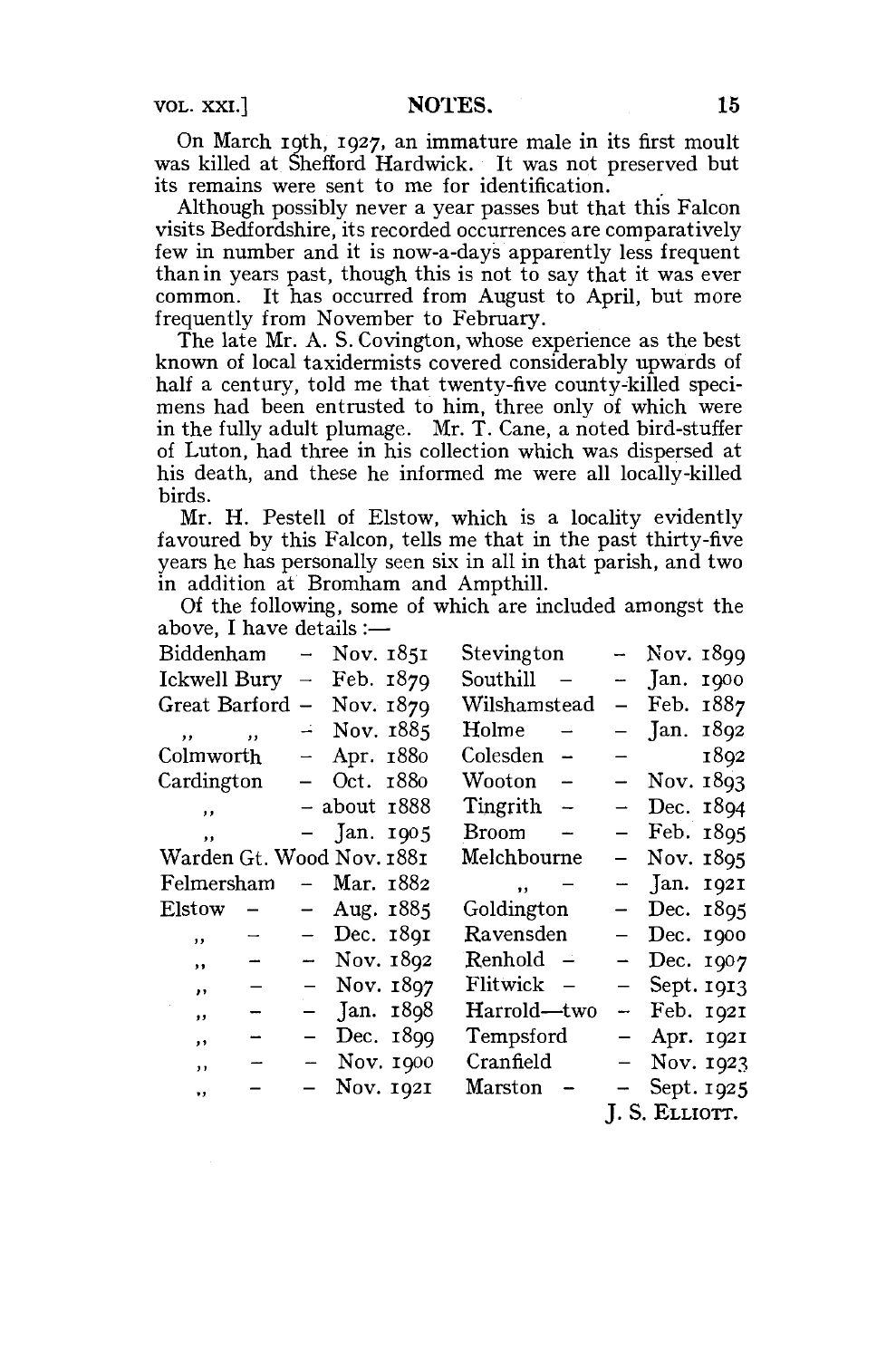#### HARRIERS AND BUZZARDS IN DEVON.

IN March, 1923, a male Hen-Harrier *{Circus c. cyaneus)* in full plumage was shot near Crediton and is now in the Exeter Museum.

On August 19th, 1925, a Harrier flew slowly up the pool I was fishing and passed within a few yards ; two days later my daughter and I watched another not far from the same spot, and possibly the same bird, quartering a grass field for several minutes. Both these birds were in female plumage, the second showing a very strong rufous colouring on its underside as it turned over in the wind. These were probably Montagu's Harriers *(C. pygargus).* 

In June, 1926, a friend told me he also saw a Harrier, sex not specified, in much the same locality.

On March 1st, 1927, my son and I saw nine Buzzards *(Buteo b. buteo)* in the air together ; they gradually collected till the nine were circling directly over us. They were then joined by a Peregrine *(Falco p. peregrinus)* and the ten birds wheeled round together for a considerable time without disagreement of any kind; it was quite a wonderful sight.

Only once before (April, 1926) have I seen in spring time a number together approaching this and then there were eight together. On March 24th of this year there were six together over this house.

It is a pleasure to be able to record these numbers, as out of six eyries examined, over rather a wide area last spring, only two broods got away; three being plundered and one young brood destroyed, and on the whole the bird has been rather severely treated in the past few years.

OWEN WYNNE.

#### PROBABLE MARSH-HARRIER IN HAMPSHIRE.

ON April 4th, 1922, I saw a Harrier in the New Forest which appeared to be a female Marsh-Harrier *(Circus a. aruginosus)*. I first saw it at a distance of about sixty yards with a very good glass. It appeared bright reddish-brown all over, with paler shoulders contrasted with the dark primaries and a paler rufous patch on the upper tail-coverts. There was no barring on the tail, which was conspicuous when spread as the bird rose to pass over a telegraph wire. The date seems to be a late one. M. C. W. DILKE.

#### PROBABLE GOSHAWK IN DEVON.

ON April 6th, 1927, near Lynton, north Devon, my father and I saw.a bird which had every appearance of being a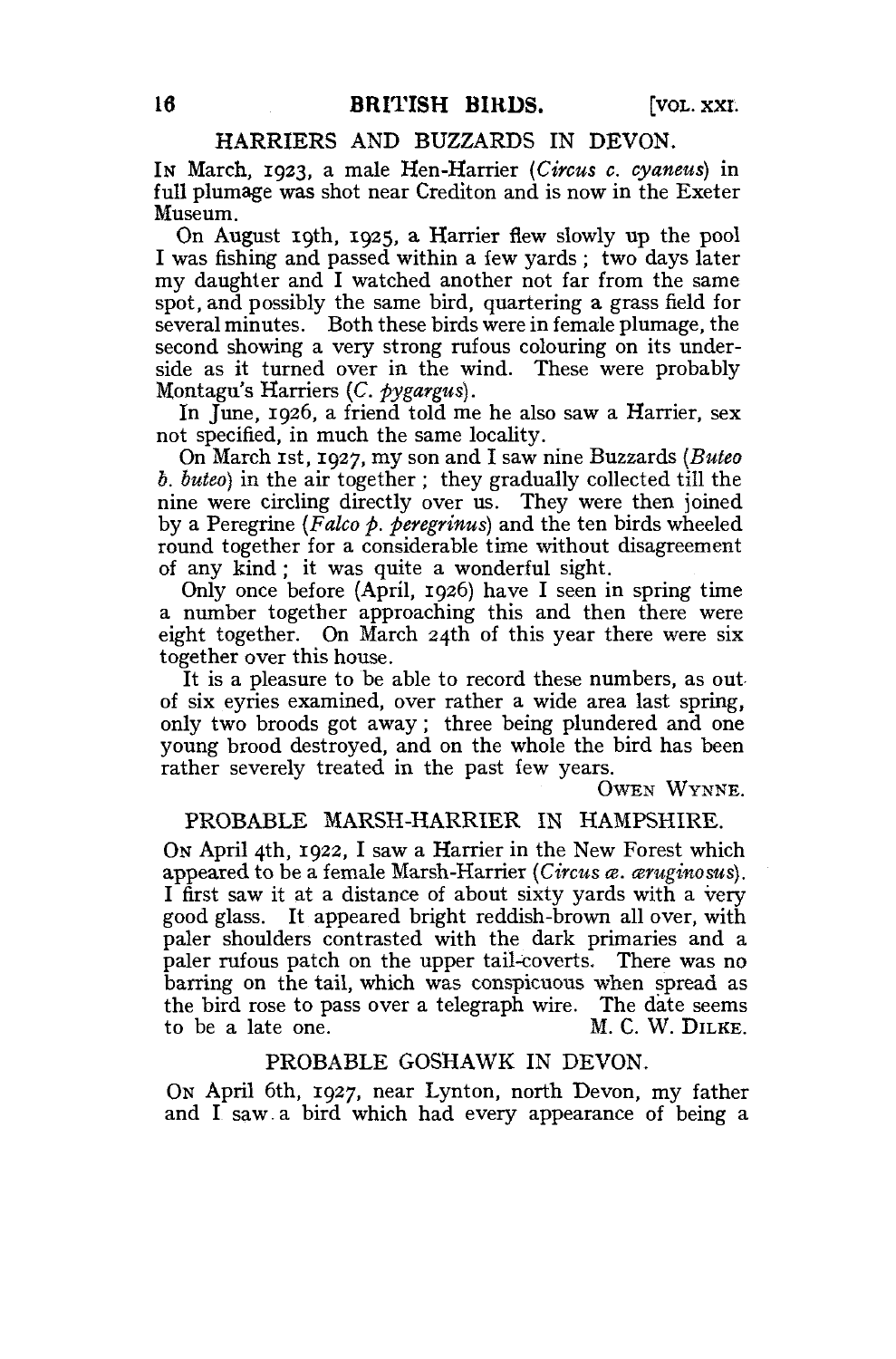Goshawk *(Accipiter gentilis).* It flew out of a stunted oak about twenty yards ahead of us on a steep, wooded hillside sloping down to the sea. After a short flight it turned and passed below and within fifty yards of us, so that we were able to get a good view of it through glasses before it disappeared round the hill. The bird was very large, with short, broad wings and long tail, and had a fast and regular flight. Its upper-parts appeared uniform dark brown. In both shape and flight it was like a huge Sparrow-Hawk, and this was particularly brought out as we had opportunities at Lynton for comparison with Peregrine and Buzzard as well as the commoner birds of prey. Neither of us had seen a Goshawk before, but the distinctive features I have described were clearly seen by both of us, and these are unlike any British Hawk other than the Goshawk. P. K. CHANCE.

### SPARROW-HAWK CAPTURING A BAT.

WHILST fishing a salmon-pool on the River Lledr, N. Wales, at 9 p.m. on May gth, 1917, I was much interested to observe a male Sparrow-Hawk *(Accipiter nisus)* fly into an oak tree overlooking the pool, and presently dash amongst half a dozen bats that were hawking over the surface of the water, and after a number of lightning twists and turns seize one and carry it away. The remaining bats dispersed at the time of the attack, mounting high into the sky, but in a little while returned and resumed their hawking over the surface of the pool. M. V. WENNER.

### DUCKS AT NORTH WORCESTERSHIRE RESERVOIRS.

IT is some time since I published any records for the north Worcestershire reservoirs. The following notes may be of interest.

During the early months of 1926, a party of Goosanders *(Mergus m. merganser)* visited the Upper Bittell reservoir. Their numbers varied very much from week to week; on January 7th there were eight together, and one that for some reason kept to itself. On the 14th there were none. On the 21st, when most of the water was frozen, one bird was flying round about and settling on the ice. On the 28th there were seven together, and on February 11th twelve. A week later there were apparently not more than two; on March 4th none; on the  $\overline{11}$ th one; on the 25th none. I believe more than twelve were recorded in the *Field* by another observer as seen on some date in February, including one drake ; I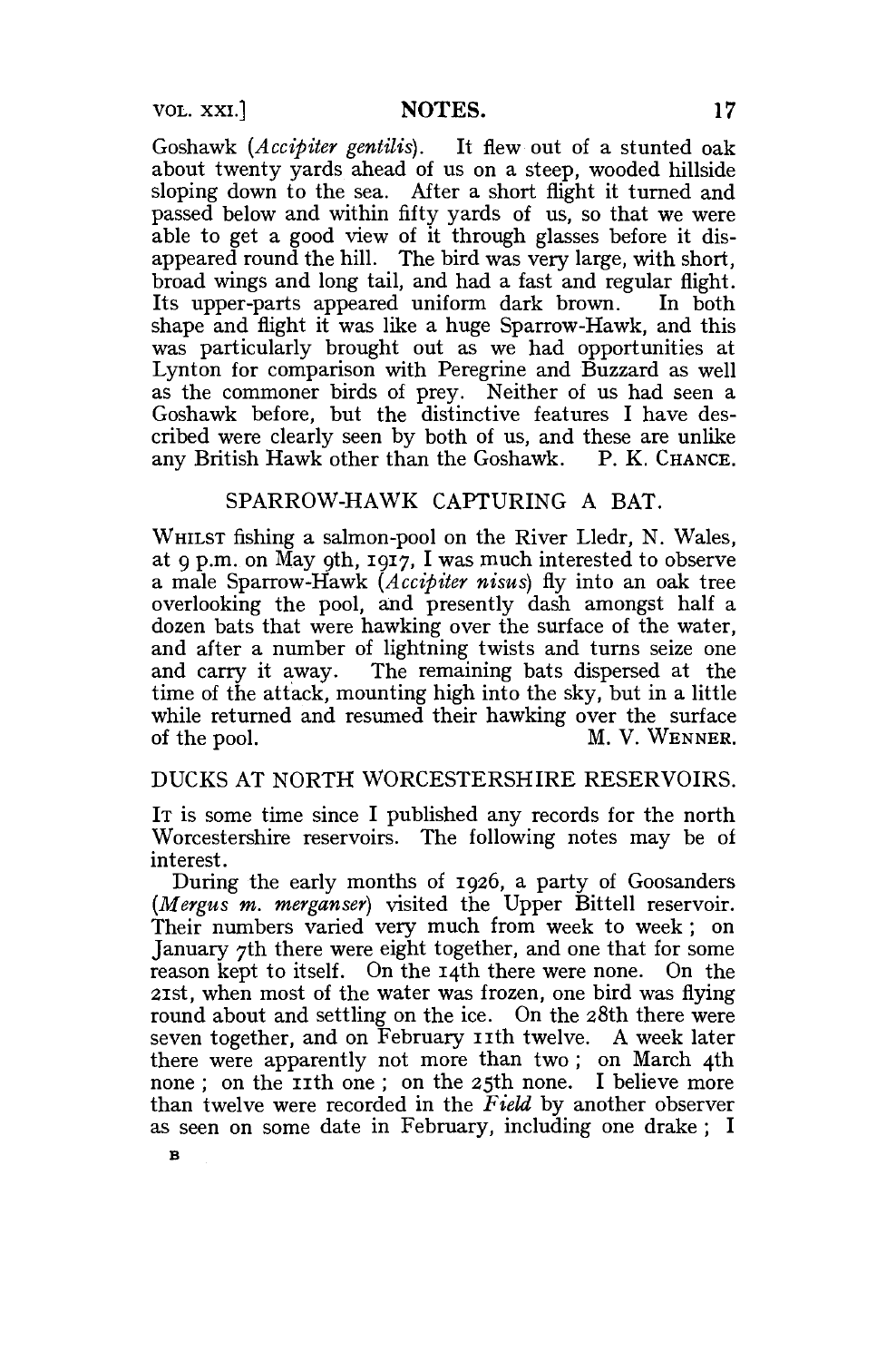saw no drakes. It would be interesting to discover how far such birds wander during the winter. Do they go backwards and forwards between these waters and some of the large pools in Staffordshire-—at least thirty miles away—or is there some nearer pool that they visit ?

Curiously enough a single female Goosander, the only one I have seen during the past winter, stayed for three months (January 13th to April 13th) without apparently leaving the reservoir. Twice, at least, it allowed me to approach within twenty yards ; on January 20th, especially, when swarms of Pochard, Tufted Duck and Coots were crowded together in a small strip of unfrozen water, the Goosander was very tame, and made some fierce thrusts at Coots, occasionally uttering a hoarse cry.

Apart from the exceptional number of birds on January 20th, this winter the bird population of the reservoirs has remained unusually stable. The number of Pochard *(Nyroca f. ferina)*  has varied a good deal, but the other ducks hardly changed at all after the middle of January until their departure. As a rule, Goldeneye *(Bucephala c. clangula)* appear in twos or threes during November and December, but after mid-January, at the latest, they disappear, though single individuals sometimes reappear in late March or April. This year was exceptional. There were single birds in various plumages until after Christmas. On January 20th there were four, one an adult drake, and these four stayed, and could usually be seen on the water together, sometimes on the Upper Bittell, sometimes on the Lower, until April 13th ; on April 9th and 13th they were accompanied by a fifth bird. On February 24th, a gloomy day with cold showers and a northeast wind, they were going through the courting performance, the adult drake frequently throwing his head back on to his tail, and two others, presumably both young drakes, doing the same occasionally, and the one that appeared to be a duck also took some part in the performance, at least to the extent of stretching its neck upwards with vertical beak, and all four swam after each other, the drake usually leading. On later dates, in spite of more genial weather, I did not see the performance repeated.

Other Ducks that have been observed at the reservoir in the past two years, since the Long-tailed Duck already recorded (Vol. XIX., p. 236), were an adult drake Smew *(Mergus albellus)* seen by Messrs. F. R. Barlow and J. D. Wood on December 19th, 1925 ; an immature Smew seen by myself on February 18th, 1926; a Gadwall *(Anas strepera)*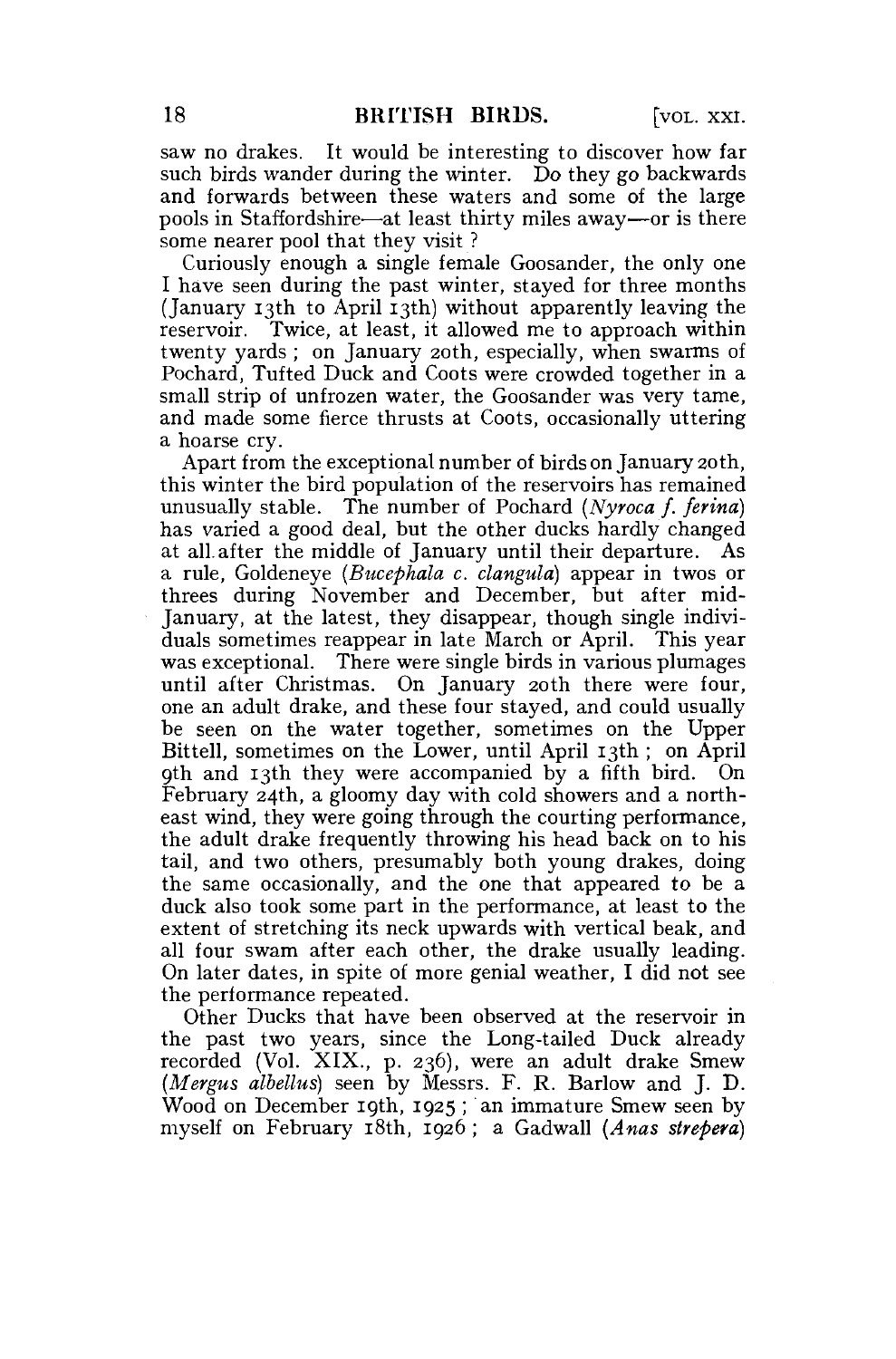seen by Messrs. Barlow and Wood on January 9th, 1926, and one seen by myself, standing on the ice amongst a crowd of Mallard and Wigeon, on January 20th, 1927, and five Common Scoters *(Oidemia n. nigra),* four of them apparently drakes, but the light was very bad, on April 9th, 1927. On November 11th, 1926, a single Diver was swimming in the middle of the Upper Bittell reservoir. It refused to come anywhere near the bank while I was watching it, but I think it was a Red-throated Diver *(Colymbus stellatus).* 

H. G. ALEXANDER.

## LONG-TAILED DUCKS IN CO. DONEGAL IN MAY.

FROM May 7th till 9th, 1927, I observed eight Long-tailed Ducks *(Clangula hyemalis)* feeding on the outskirts of the rocks under the Great Northern Railway Hotel at Bundoran. At least four were drakes, which displayed in courtship, erecting their tails, at times perpendicularly.

HENRY B. RATHBORNE.

## WOOD-PIGEON WITH CLUTCH OF THREE.

ON April 12th, 1927, we found a nest of the Wood-Pigeon *(Columba palumbus)* about twenty feet from the ground in a Douglas fir, near Dumfries. It contained two eggs as well as one newly hatched bird. W. & A. B. DUNCAN. as one newly hatched bird.

[About half a dozen cases are on record of three eggs or young in the nest of the Wood-Pigeon *(cf. antea,* Vol. IV., p. 155 ; *Field,* 19, xi., 1904 ; *Vict. Hist, of Rutland,* etc.); while cases of four eggs or young have been recorded about three times *(cf. Zool.,* 1889, p. 436 ; *antea, loc. cit.,'*  etc.), but the latter are probably either first and second layings of one hen in the same nest or the produce of two hens.—F. C. R. JOURDAIN.]

#### WOOD-PIGEON DIPHTHERIA IN PERTHSHIRE.

HEARING that many Wood-Pigeons *(Columba palumbus)* were dying at Moncreiffe, Bridge-of-Earn, in February and March, 1927, I collected several, and brought them to Perth Museum. The tongues and throats proved to be septic and greatly inflamed ; in some cases inflammation had practically closed the throat, which agrees with the keepers' accounts of seeing Pigeons sitting gasping in trees, then falling dead, apparently from suffocation. A swab of the throats, when submitted to the diphtheria test at the local infirmary, gave a positive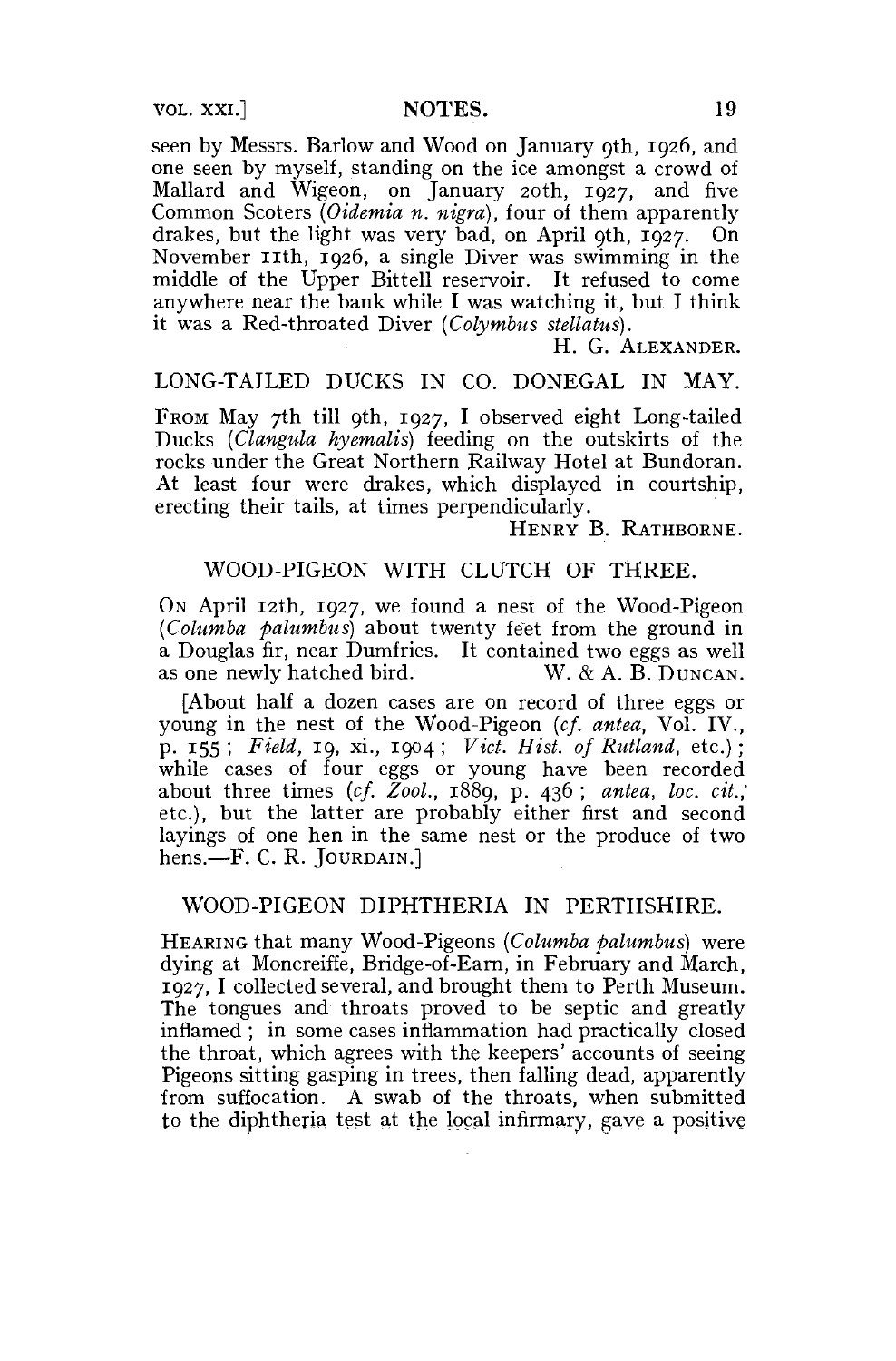reaction; this, of course, would not mean that the bacillus was the same as human diphtheria, but merely of a similar nature. SCONE.

[For the nature of the disease and distribution of former epidemics see C. B. Ticehurst, Vol. I., p. 243 ; Vol. II., p. 69; Vol. **III.,** p. 213 ; Vol. IV., p. 304.—EDS.]

RARE BIRDS IN FAIR ISLE.—Surgeon Rear-Admiral J. H. Stenhouse records *(Scot. Nat.,* 1927, pp. 53-4) the occurrence of the following scarce visitors to Fair Isle in the autumn of  $1926$  :--

SHORT-TOED LARK *(Calandrella b. brachydactyla).*—A female was obtained on October 19th.

EVERSMANN'S WARBLER *(Phylloscopus b. borealis).*—One on September 27th. This is the seventh recorded British occurrence.

YELLOW-BROWED WARBLER (Ph. h. pramium).—Three were observed between September 8th and October 6th.

LANCEOLATED WARBLER *(Locustella lanceolata).*—One on September 26th. This is the fifth recorded occurrence in Great Britain.

BARRED WARBLER *(Sylvia n. nisoria),*—A female on August 13th and males on 14th and 27th.

NESTLING PLUMAGES OF WOODCHAT SHRIKE, WESTERN BLACK-EARED WHEATEAR AND ALPINE ACCENTOR.—In a paper on "The Summer Avifauna of the Pyrénées Orientales" *(Ibis,* 1927, pp. 284-310), Dr. C. B. Ticehurst and Mr. Hugh Whistler describe the nestling plumage of the following species that are not included in *The Practical Handbook :*—

WOODCHAT SHRIKE *(Lanius s. senator).* Vol. I., p. 268. The authors state that the newly-hatched young have no down *(cf.* H. F. Witherby's remarks, *B.B.,* Vol. XIX, p. 69, and Collingwood Ingram, *Ibis,* 1920, p. 879).

WESTERN BLACK-EARED WHEATEAR *(CEnantheh. hispanica).*  Vol. I., p. 435. The down-plumage described agrees with that in *The Practical Handbook,* taken from a partially feathered skin, but the coloration of the soft parts is added: gape yellow, flanges white, no tongue-spots.

ALPINE ACCENTOR *(Prunella c. collaris).* Vol. I., p. 485. Down, dark grey, long and scanty ; supra-orbital, occipital, humeral, spinal, alar and femoral tracts; two black oval tongue-spots; flanges white.

CONTINENTAL BLUE TIT AT FAIR ISLE.—A Blue Tit secured by Mr. G. Stout on Fair Isle on October 20th, 1926, has been determined by Rear-Admiral Stenhouse and Dr. Hartert as of the Continental form *(Parus c. coemleus) (Scot. Nat.,* 1926, p. 168). This is the second identified example of this form for Scotland and the third for Great Britain.